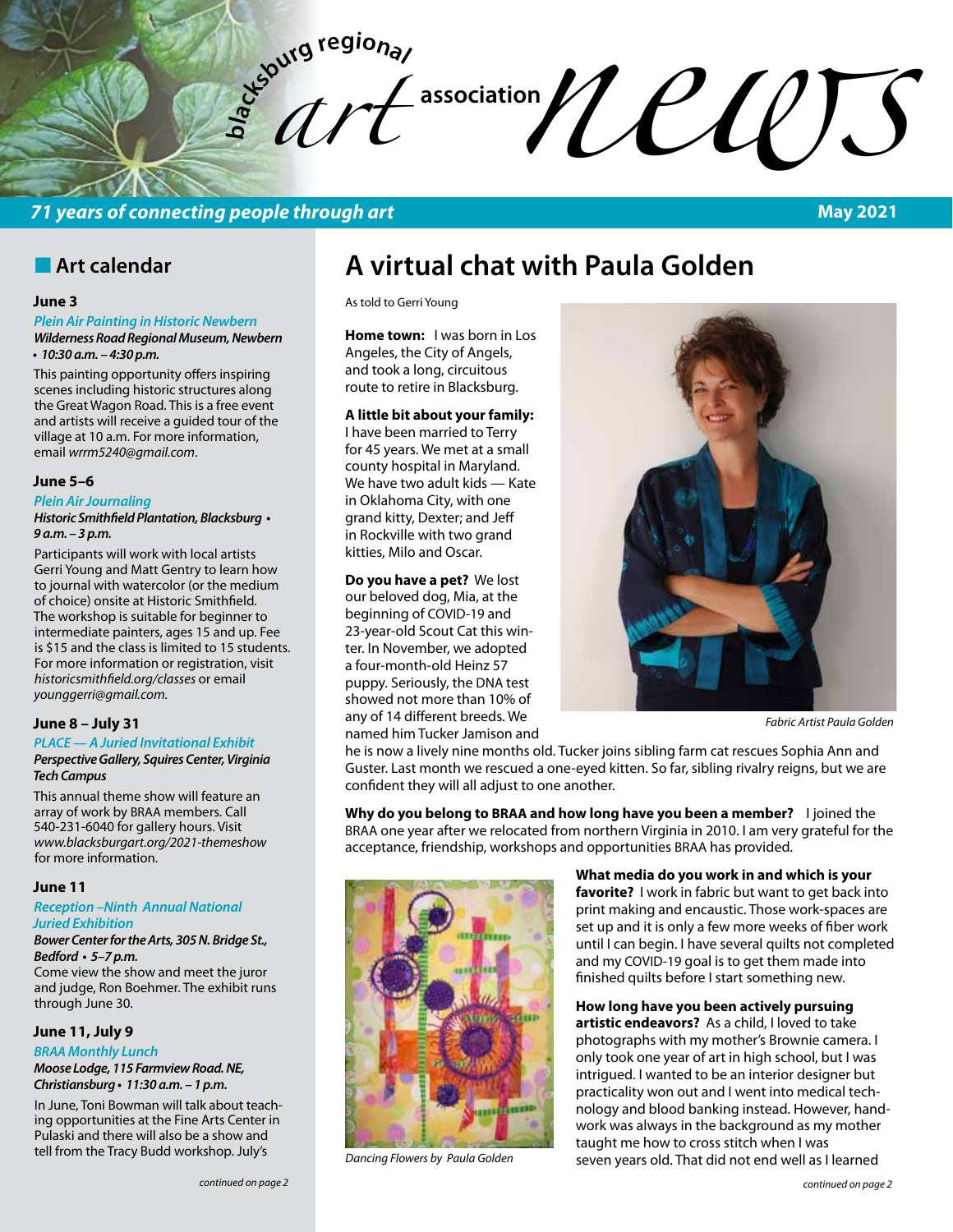#### **n Calendar** *continued from page 1*

speaker is Diane Goff who will share the fun of assemblage art.

#### **August 6–7**

#### **Steppin' Out**

*Downtown Blacksburg*

Music, arts, crafts, food and more fill the streets of downtown Blacksburg for this two-day event.

#### **August 14**

**Reception — Floyd Center for the Arts 2021 Juried Exhibition**

**2020 Parkway Lane S., Floyd • 5–7 p.m.** 

View the works and art and congratulate the award winners in the Hayloft Gallery of the arts center. Works will be exhibited until October 2.



*The Art Space @ The Artful Lawyer features work by BRAA members. Located at 318 N. Main St., the gallery currently is open from 12–4 p.m. on Fridays, Saturdays and Sundays. For more information about how you can participate, visit https://www.blacksburgart.org/artspace.*

#### ■ Golden *continued from page 1*

the back was to look as good as the front! My mom prevailed and taught me how to sew garments and use her sewing machine. In 1973, I attempted my first quilt alone with no knowledge except of sewing garments. It went in the trash when it started out as 20"x 20" and ended up 20"x 36." In 1980, I took a Hawaiian Quilting class and I was hooked by the history, design and technique of this art form. The instructor insisted our life should be part of our original pattern. At 28, I simply did not comprehend how our life events impact each piece of art we create. I love every aspect of quilt making from technology, pattern and surface design, cultural differences and similarities, history, exhibit proposals — you name it.

**Do you have work in a current show?** I am currently part of a group exhibit (TAVA, Textile Artists of Virginia), Word Play and Puns at the Virginia Quilt Museum in Harrisonburg, Va., until July 12. I am curating an exhibit at VQM as part of the main exhibit complementing the annual American Quilt Study Group's Annual Meeting which will, hopefully, take place in Harrisonburg this August. Additionally, I will be the juror and judge for the Bower Center for the Arts Fiber Exhibit this summer.

**Do you have a favorite art/other media instructor? If so, who and where does she/he teach?** My favorite quilt instructor (and mentor) is Jinny Beyer. She continues to teach via YouTube now. I worked for Jinny for 15 years as part of her annual seminar staff and was impressed by how she would research each year's seminar topic from the ground up, never taking anyone's work for granted. Her understanding of color, geometry, symmetry and design is outstanding. Jinny's teaching manner takes all learning styles into consideration and has greatly influenced how I teach. Warren Corrado, a VCU teacher, is another favorite instructor and print maker who challenges students to produce their best.

**How has COVID impacted your usual creative practice? Creating more? Less? Differently?** I believe we were lucky in that we only had to shelter in place, being "retired." Zoom keeps us in contact with family, friends and the quilting communities. The danger and consequences to the world suffering through an epidemic hit me hard due to my medical background. It took three weeks before I could tear myself away from almost 18 hours of daily news. At that time, I learned about the New River Mask Making group, provided my extra fabric and became an N95 mask maker for the local rescue squads. That gave me a purpose for months. I worked on completing old quilts so the quilt pieces would not be found later in thrift or antique shops. Finally, I am



*Women's Lives by Paula Golden*

ready to be creative but it has taken a year to get here. I have also recently taken advantage of three online workshops.

**If you weren't doing art, what would you be doing?** I would be gardening or watching the birds visiting our garden, moving plants around, and enjoying the Zen of weeding. I do this when the weather permits even though I should be creating art.

**Do you have a studio? How frequently do you create?** I remember sewing on the kitchen table and progressing to a hall closet, an extra bedroom to a designated studio with sewing, storage and work spaces as well as a view of the valley. It is indeed, heaven.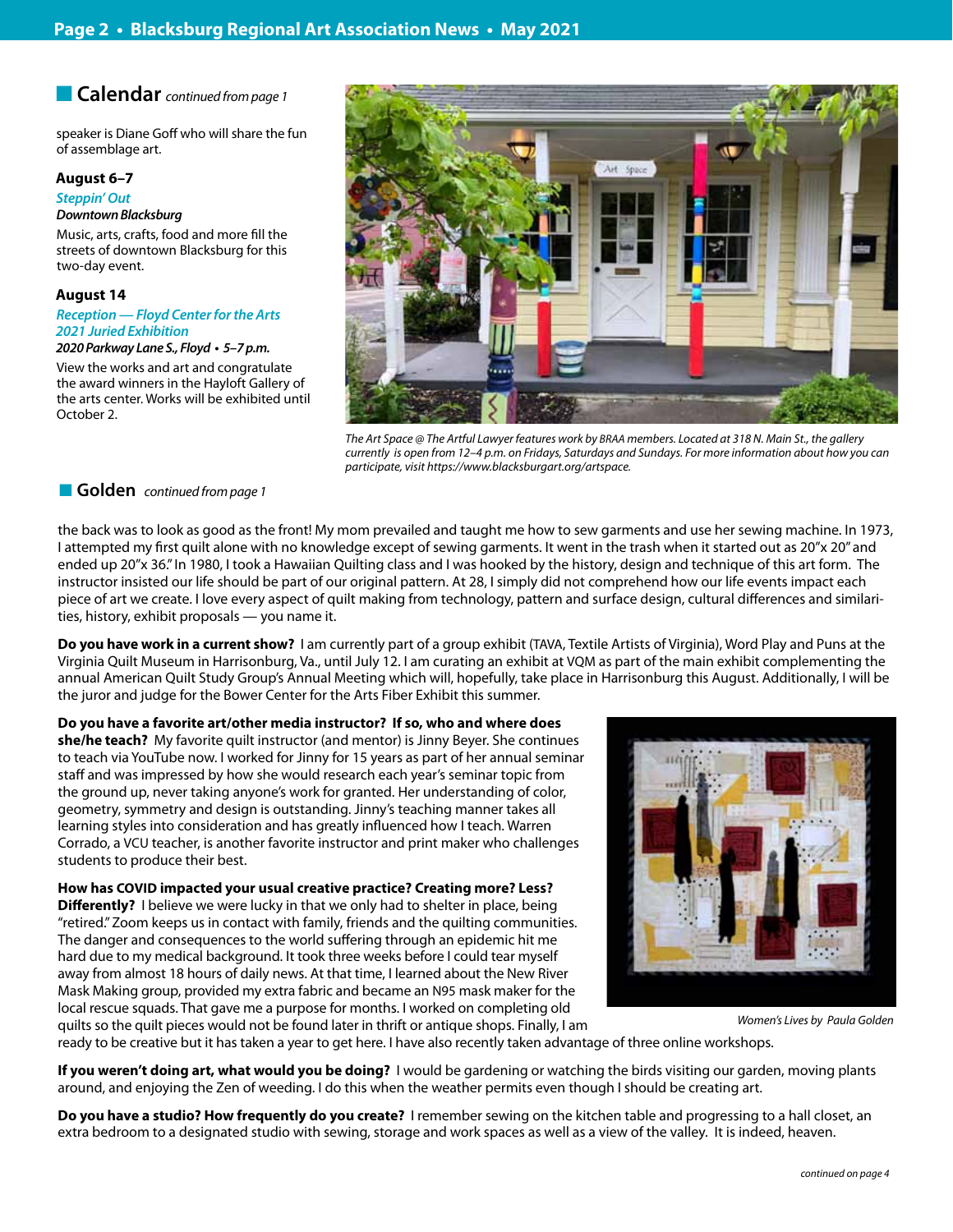# **Disks of encouragement: an interactive art sculpture**

A Dave Angle and Diane Relf Project

Spring is here and it is time to cautiously emerge from our Covid cocoons.

The Blacksburg Museum and Cultural Foundation (BM&CF) on Draper Road in Blacksburg will be opening when deemed safe. In the meantime, the community is invited to visit the many outdoor art features and to study the exterior architectural features of the historic house. A new feature in the outdoor art at the front of the house is an interactive art sculpture designed to involve everyone in the community. Over 200 CD's have been prepared for painting to create hanging art for sharing. Based on a "Take One – Leave One" idea, it gives people an opportunity to share their joy in spring and the new year with others or to take home a disk which makes them happy and gives encouragement as things gradually get better.

In other words, take a finished disk if it makes you feel happy or leave a decorated one to bring happiness to others.

Prepared CD's and instructions are available at the BM&CF (affectionately known as the Black House), as well as Gillie's and Bollo's restaurants, for painting and hanging. If you have CD's you no longer want and would like to donate them to be decorated, you can drop them off at the Black House to be prepared with drilling and a base coat of paint. The community



*Of course, there had to be a happy face on the Alexander Black House pergola.*

is welcome to share good wishes, encouragement, and spring thoughts through words and art on the 5" CD's. Watch for other locations over the next few weeks.

The new BRAA co-op gallery, The Art Space@The Artful Lawyer (between Hokie House and Chipotle), will also have prepared blanks so visitors and artists can decorate one while there and leave them to be picked up weekly by the Black House staff. Interested people can also take a disk home to work on and drop at the Black House. Check the BRAA website (*https://www.blacksburgart.org/artspace*) for co-op gallery hours. It is currently open Friday – Sunday noon to 4 p.m.

**Dave Angle**, BRAA member, built a rebar "pergola" as the base of the sculpture in front of the Black House, to hold several hundred decorated disks. BRAA members **Sue Hossack**, **Diamond Gabriel**, **Mary Ratcliff**, and **Trenia Bell** painted lovely disks to get the exchange started. Many disks are already hanging and will stay on the pergola at least



through the planned re-opening of the museum in early June.

For CD-to-paint pick-up information, contact Sherry Kurtz, director of marketing and community engagement at the Alexander Black House at *skurtz@blacksburghistory.org*.

*Sherry Kurtz, director of marketing and community engagement for the Alexander Black House, adjusts the hanger for one of the disks on the interactive art.* 

# **"Art only begins where imitation ends."****~ Oscar Wilde**

**Now showing** 

**April 15 – July 15** (unless noted otherwise)

**David Angle,** Long and Foster Realty, Blacksburg

**Raf Bedia**, See Mark Optical, Blacksburg

**Trenia Bell**, The Art Space @ The Artful Lawyer, Blacksburg (thru June)

**Patricia Bolton**, Blue Ridge Cancer Care, Blacksburg

**Riley Chan**, Brown Insurance, Blacksburg

**Marie Collier,** Pointe West Management, Blacksburg

**Alisa Colpitts**, Warm Hearth Village Center, Blacksburg

**Judy Crowgey**, Glade Church, Blacksburg

**Diamond Gabriel**, The Art Space @ The Artful Lawyer, Blacksburg (thru June)

**Paula Golden** and **Textiles Artists of Virginia**, Blacksburg Transit

**Teri Hoover**, Bluefield College, Bluefield, Va. (thru August 27)

**Sue Hossack**, The Art Space @ The Artful Lawyer, Blacksburg (thru June)

**Tom Jenssen**, The Art Space @ The Artful Lawyer, Blacksburg (thru June)

**Susan Lockwood,** Zeppolis, Blacksburg

**Sally Mook**, Main Street Inn, Blacksburg and Art Pannonia, Blacksburg (thru May)

**David Pearce**, First Bank & Trust, Christiansburg

**Mary Ratliff**, The Art Space @ The Artful Lawyer, Blacksburg (thru June)

**Walter Shroyer**, Shaheen Law Firm, Blacksburg

**Samarth Swarup**, Brown Insurance, Blacksburg

## **New members**

A hearty welcome to new BRAA members **A.D. Herzel**, **Selena McColley**, **Jen Nelson** and **Carol Josefiak**.

# n **Kudos**

Congratulations to **Donald** and **Joanna Sunshine**, who both had work accepted in the Bower Center for the Arts' Ninth Annual Juried Exhibition in Bedford.